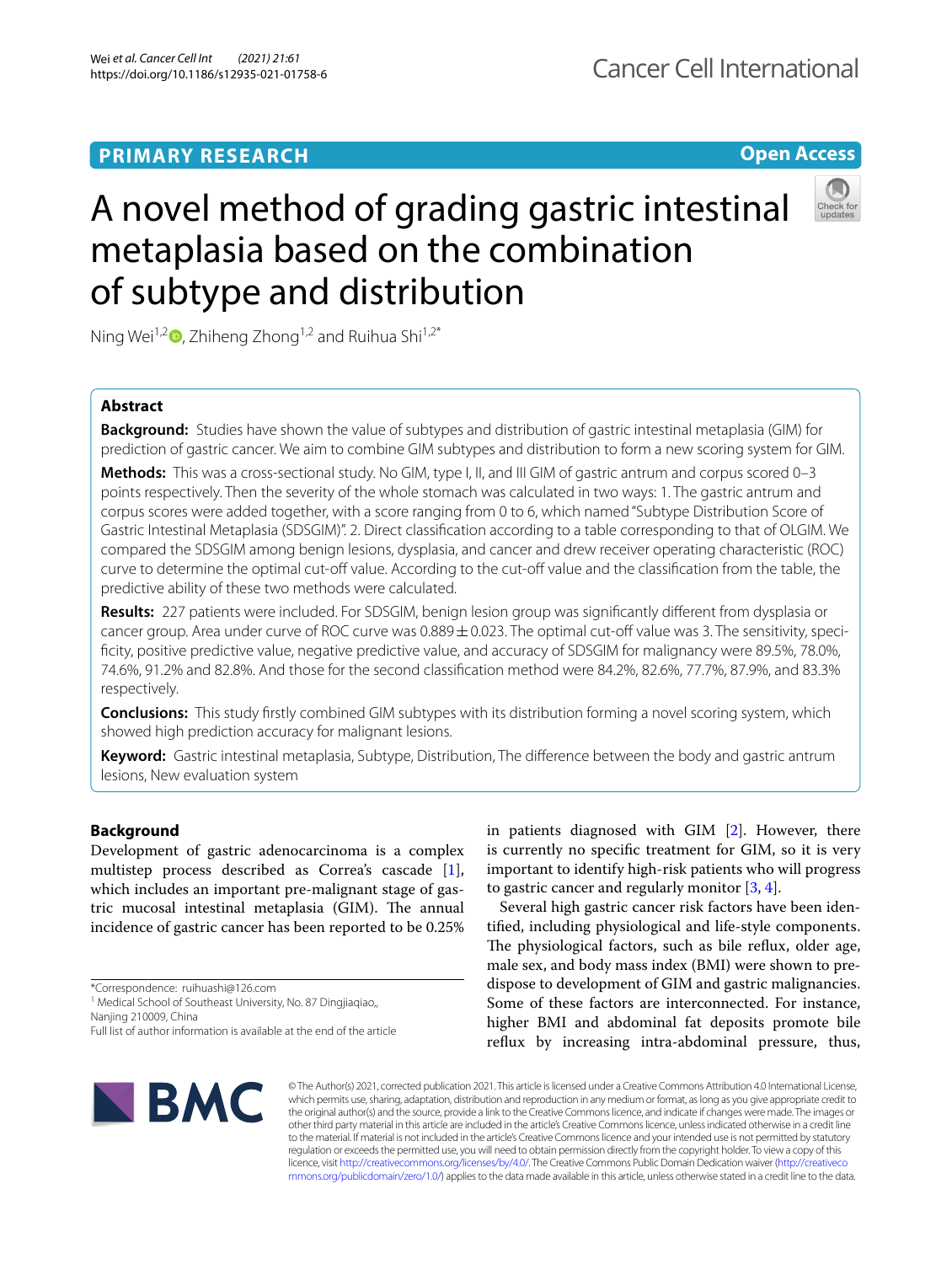increasing probability of intestinal malignancies  $[5]$  $[5]$ . The most infuential life-style risk factors, smoking and drinking [[6\]](#page-6-5), were indicated to aggravate chronic gastritis. Infection with H. pylori, a prolonged adverse exposure factor, is known to increase the severity and distribution of precancerous lesions [[7\]](#page-6-6).

The OLGIM (Operative Link on Gastric Intestinal Metaplasia) staging system was also developed [[8\]](#page-6-7) to comprehensively assess and score the severity of GIM. According to the proportion of intestinal metaplasia cells under the microscope, the GIM severity of gastric antrum (at least 3 biopsies) and gastric body (at least 2 biopsies) is divided into four levels (none, mild, moderate, and severe (or marked)), and then integrate the severity of GIM of the antrum and gastric body and stratify the GIM according to the OLGIM grading table (Additional fle [1:](#page-6-8) Table S1, Figure S1). However, some study guidelines didn't recommend to use OLGIM in clinical practice [[3](#page-6-2), [4\]](#page-6-3) due to the subjectivity of pathological grading and the requirement of multiple biopsies. With the development of chromoendoscopy and digital chromoendoscopy (DC), new diagnostic choices were introduced. However, there are some limitations of this method. Chromoendoscopy requires application of dyeing agents, which is complicated and time-consuming procedure. Therefore, it has been gradually replaced by electronic dyeing endoscopes. In 2016, Pimentel-Nunes Pedro et al. [\[9](#page-6-9)] proposed the concept of endoscopic grading of gastric intestinal metaplasia (EGGIM). The method is mainly based on using of the narrow band imaging (NBI) system to score the extent of GIM in the whole stomach. The method is effective and helps to identify high-risk patients. Although this method has strong clinical practicability and allows to observe micro vascularization, it also has disadvantages of being subjective and time-consuming. The method relays on high-resolution DC images and highly trained and experienced physicians. Therefore, a new simple and effective risk stratification scheme is needed to identify high-risk patients for further regular follow-up and careful examination (Additional fle [2](#page-6-10)).

Several studies have shown that patients with GIM in the gastric corpus have higher chances of developing gastric cancer compared to patients with GIM of the gastric antrum [[10](#page-6-11), [11\]](#page-6-12). However, controversial data was published about the predictive ability of GIM subtyping for dysplasia/cancer [[12](#page-6-13)[–14](#page-6-14)]. Several study guidelines didn't recommend using it [\[3](#page-6-2), [4\]](#page-6-3) in the past. But more and more studies [\[15](#page-6-15), [16](#page-6-16)] including a meta-analysis [\[17\]](#page-6-17) have shown that type II and III intestinal metaplasia (Subtype of GIM include Type I II and III, and from type I to III the chance of malignant transformation is increasing) may indeed mean a higher risk of gastric cancer in recent years. Both GIM subtypes and distribution in the antrum and body of stomach have a certain predictive value on GIM progression to gastric cancer, although no attempts have been made to combine these two factors and form a new GIM risk stratification system. Therefore, we aim to combine GIM subtypes and distribution to form a new scoring system and evaluate its ability to predict the risk of gastric dysplasia/cancer.

## **Methods**

#### **Patients and data collection**

This cross-sectional study was carried out at Zhongda Hospital of Southeast University, which was performed based on the Declaration of Helsinki. All patients signed an informed consent before endoscopy. Patients who were hospitalized in our Gastroenterology from June 2019 to October 2020 and was performed with NBI and white light endoscopy by 3 physicians (RH.S, W.X and YD.F) were continuously included. Among them, malignant group (dysplasia/cancer) will be included until October 2020, and benign group will be included until 2020. The following patients were excluded: 1. Patients with difuse gastric cancer; 2. Patients with GIM, but without specifc subtype; 3. Patients with unclear fnal diagnosis; 4. Patients who sufered from any other malignant lesions except gastric mucosa tumors. Basic clinical data such as sex, age, smoking, alcohol, H pylori, bile refux were collected.

## **Test for** *H. pylori*

The presence of *H. pylori* infection was determined using 13 C-urea breath test or the rapid urease test of gastric biopsy tissue. We considered the presence of *H. pylori* confrmed when either of these two tests were positive.

## **Procedure of endoscopy**

GIF-H260 (Olympus) was used in this study for endoscopic examinations. All endoscopic examinations were conducted by three independent physicians (RH.S, W.X, YD.F), who scanned the lesser curvature of the antrum (including angle) and the lesser curvature of the corpus using NBI endoscopy after a white light examination. At least one biopsy sample was then taken from the location that most likely to have GIM of these two areas respectively. A random biopsy was performed from the two areas respectively when physicians didn't fnd any suspicious lesion. If there were other suspicious lesions, additional biopsies were performed. The most severe subtype of GIM of the same area was chosen to analyze.

## **Histological assessment**

All biopsies were separately fxed in bufered 10% formalin and embedded in paraffin. Paraffin-embedded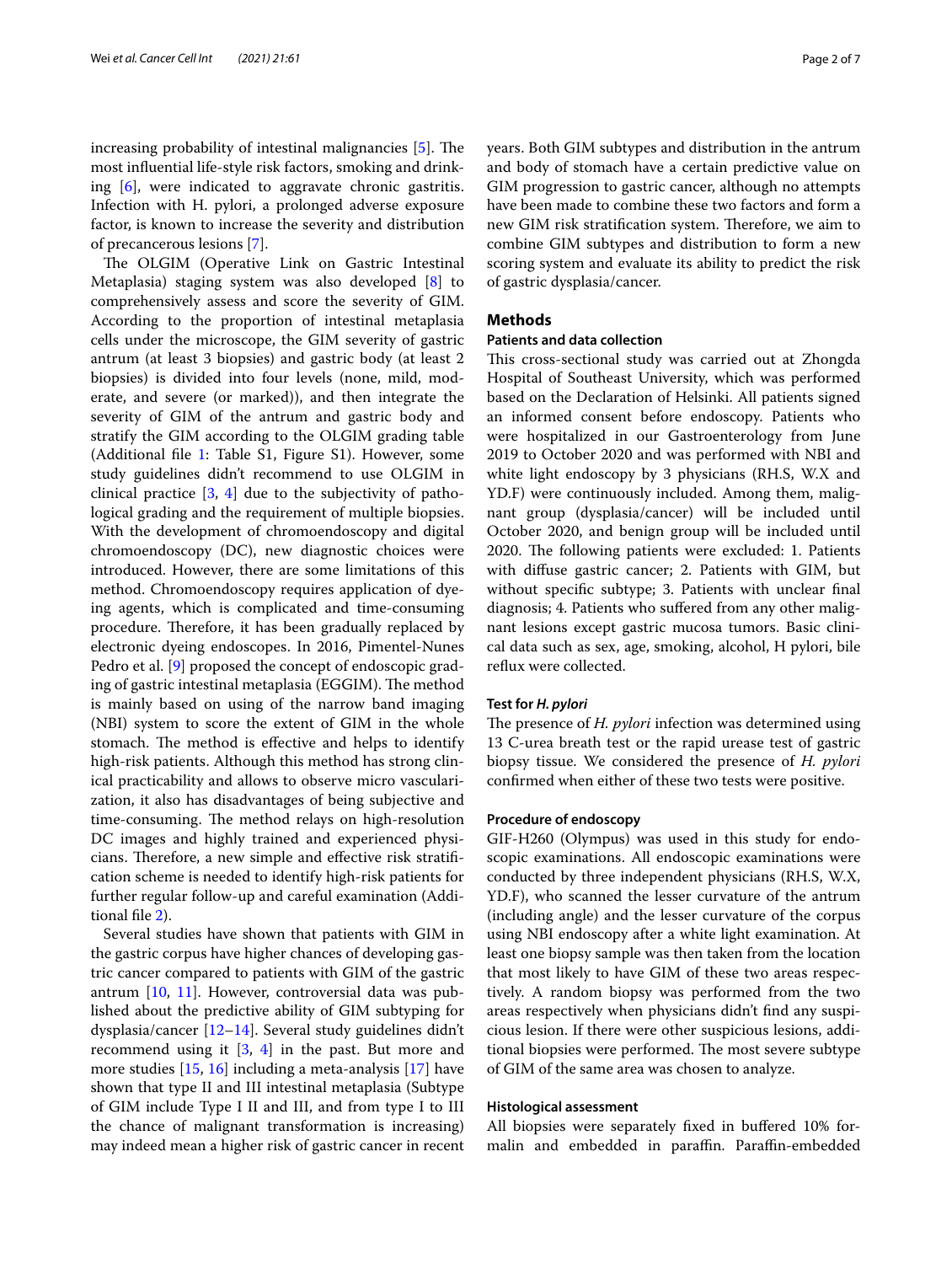samples were sliced and stained using eosin and hematoxylin (H&E), alcian blue, and the periodic acid Shif reaction using the modifed Giemsa method. Histological fndings were recorded according to the updated Sydney System [\[18](#page-6-18)]**.** GIM subtype was then classifed into complete and incomplete types. Another staining method was performed using high iron diamine (HID)-alcian blue for sulphomucin identifcation to distinguish type II from III GIM among the specimens with incomplete GIM.

## **Scoring scheme**

No GIM, type I, II, and III GIM were scored 0–3 points, respectively. The most severe subtypes of GIM of the gastric antrum (including gastric angle) and the gastric body were scored separately. The GIM severity of the whole stomach was calculated using two approaches. First, the gastric antrum and gastric body scores were added together, with a final score ranging from 0 to 6. This scoring system was named "Subtype Distribution Score of Gastric Intestinal Metaplasia (SDSGIM)". Second, direct classifcation according to "Table [1](#page-2-0)" which was similar to the method of OLGIM classification. The gold standard was the fnal pathological diagnosis, according to which the patients were divided into benign lesions and malignant lesions (dysplasia/cancer).

#### **Statistical analysis**

SPSS version 18.0 (IBM Corp, Armonk, NY, USA) was used to analyze the date. Continuous variables were summarized as mean±standard deviation and compared using Student's t test or Mann–Whitney U test. Categorical data were summarized using frequency tables. Univariate and Multivariate analysis was carried out to compare the impact of gender, age, *H. pylori* infection, smoking and drinking status, bile refux, and SDSGIM scoring between benign lesions and malignant lesions (dysplasia/cancer). Receiver operating characteristic (ROC) curve was used to assess the diagnostic accuracy for dysplasia/cancer of SDSGIM scoring and to determine the optimal cut-off value. According to the optimal cut-off value and the classification data from Table [1,](#page-2-0) the patients were classified as high-risk ( $\geq$  cut-off value of SDSGIM; stage III/IV in Table [1.](#page-2-0)) and low risk  $\left($  < cut-off value of SDSGIM; stage 0–II in Table [1](#page-2-0)) for malignancy. Using the pathological results as the gold standard, the sensitivity, specifcity, likelihood ratios, and accuracy of these two classifcation methods for dysplasia/cancer were calculated. Furthermore, for patients with dysplasia/ cancer, further comparisons were made between patients with multiple lesions and a single lesion using SDSGIM. The analysis was extended to evaluate the predicting value of SDSGIM for multiple malignant lesions. P value<0.05 was considered to be statistically signifcant.

## **Results**

The study included 227 patients with an average age of  $60.0 \pm 10.9$ . The average age of patients with benign lesions, dysplasia, and cancer was found to increase along with the severity of diagnosis. There were 132 patients with benign lesions, 46 with dysplasia, and 49 with gastric cancer. All malignant lesions were pathologically diagnosed after ESD. Of the 227 patients, 100 were *H. pylori* positive (44.1%) and the average number of biopsies per person was  $2.6 \pm 0.7$ . For GIM, a total of 64 patients tested negative, 34 patients had GIM only in the gastric antrum, of which most (30/34) were in the benign lesion group. We found that 129 patients had GIM in the gastric corpus, and most of these patients (87/129) were with malignant lesions. Analysis of GIM subtypes of the whole stomach indicated that the majority of patients with type I GIM had benign lesions (23/28), while majority of patients with GIM subtype III had malignant lesions (57/72). The conditions of smoking, drinking, and bile refux in each group were also shown in Table [2](#page-3-0).

For SDSGIM, benign lesion group (Mean $\pm$ SD:  $1.4 \pm 1.6$ ) was significantly different from dysplasia  $(4.1 \pm 1.5)$   $(P < 0.001)$  and cancer group  $(4.5 \pm 1.4)$  $(P<0.001)$ . While there was no statistical difference between dysplasia and cancer group  $(P=0.206)$  (Tabl[e2](#page-3-0); Fig. [1\)](#page-4-0). In order to exclude the infuence of confounding factors, after dividing the lesions into benign and malignant groups (Dysplasia/Cancer), we further carried out a

<span id="page-2-0"></span>**Table 1 Grading table of GIM based on the SDSGIM corresponding to table for OLGIM**

| Corpus                | No IM (score 0) | Type I IM (score 1) | Type II IM (score 2) | Type III IM (score 3) |
|-----------------------|-----------------|---------------------|----------------------|-----------------------|
| Antrum                |                 |                     |                      |                       |
| No IM (score 0)       | Stage 0         | Stage I             | Stage II             | Stage II              |
| Type I IM (score 1)   | Stage I         | Stage I             | Stage II             | Stage III             |
| Type II IM (score 2)  | Stage II        | Stage II            | Stage III            | Stage IV              |
| Type III IM (score 3) | Stage III       | Stage III           | Stage IV             | Stage IV              |

*SDSGIM* Subtype Distribution Score of Gastric Intestinal Metaplasia, *GIM* gastric intestinal metaplasia, *OLGIM* Operative Link on Gastric Intestinal Metaplasia Stage III and IV were considered high-risk group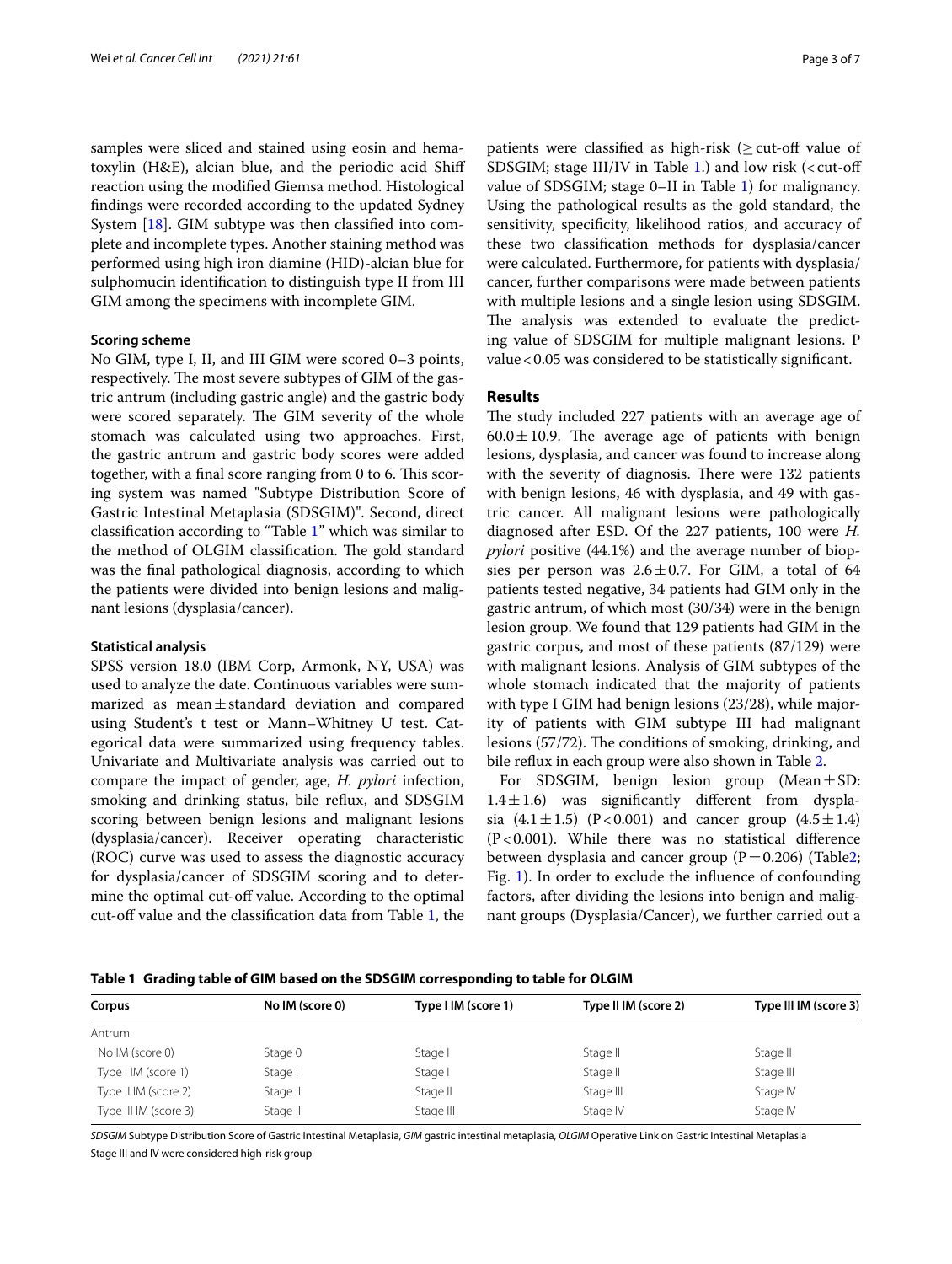<span id="page-3-0"></span>

|                                 | <b>Benign lesions</b> | <b>Dysplasia</b> | Cancer        | <b>Total</b>    |
|---------------------------------|-----------------------|------------------|---------------|-----------------|
| Number of<br>patients (%)       | 132 (58.1)            | 46 (20.3)        | 49 (21.6)     | 227 (100)       |
| Sex (male/<br>female)           | 71/61                 | 41/5             | 43/6          | 155/72          |
| Age (Mean $\pm$ SD)             | $57.9 \pm 11.0$       | $61.9 \pm 9.2$   | $63.7 + 10.8$ | $60.0 \pm 10.9$ |
| $H.$ Pylori $(+)$ (%)           | 44 (44.0)             | 24 (24.0)        | 32 (32.0)     | 100 (100)       |
| Smoking $(+)$ (%)               | 22 (50.0)             | 8(18.2)          | 14 (31.8)     | 44 (100)        |
| Alcohol $(+)$ $(%)$             | 20 (50.0)             | 11(27.5)         | 9(22.5)       | 40 (100)        |
| Bile reflux $(+)$ (%)           | 16(51.6)              | 7(22.6)          | 8(25.8)       | 31 (100)        |
| <b>Biopsies</b><br>(Mean ± SD)  | $2.5 \pm 0.7$         | $2.7 \pm 0.7$    | $2.6 + 0.6$   | $2.6 \pm 0.7$   |
| Histology (%)                   |                       |                  |               |                 |
| Normal                          | 60 (93.8)             | 3(4.7)           | 1(1.6)        | 64 (100)        |
| Antrum IM                       | 30 (88.2)             | 3(8.8)           | 1(2.9)        | 34 (100)        |
| Corpus IM                       | 42 (32.6)             | 40 (31.0)        | 47 (36.4)     | 129 (100)       |
| Subtype of GIM (%) <sup>a</sup> |                       |                  |               |                 |
| Normal                          | 60 (93.7)             | 3(4.7)           | 1(1.6)        | 64 (100)        |
| Type I                          | 23 (82.1)             | 2(7.1)           | 3(10.7)       | 28 (100)        |
| Type II                         | 34 (54.0)             | 17(27.0)         | 12 (19.0)     | 63 (100)        |
| Type III                        | 15 (20.8)             | 24 (33.3)        | 33 (45.8)     | 72 (100)        |
| <b>SDSGIM</b>                   |                       |                  |               |                 |
| $Mean \pm SD$                   | $1.4 \pm 1.6$         | $4.1 \pm 1.5$    | $4.5 \pm 1.4$ | $2.6 \pm 2.1$   |
| Median and<br>quartile          | $1(0-2)$              | $4(4-5)$         | $5(4-5)$      | $3(0-5)$        |

<sup>a</sup> The most severe subtype of whole stomach

multivariate analysis. The results showed that the difference of SDSGIM between the two groups was still statistically significant  $(P<0.001)$  (Table [3](#page-4-1)).

Receiver operating characteristic (ROC) curve of the SDSGIM lesion scoring data was drawn as shown in Fig. [2](#page-5-0). The area under ROC curve  $(AUC)$  was  $0.889 \pm 0.023$  (95%CI 0.843–0.934), showing that the used method had a good ability to distinguish benign from malignant lesions. According to the ROC curve data, the best cut-off value was estimated to be 3. Therefore, two groups were constructed using  $SDSGIM \geq 3$ for dysplasia/cancer group and  $SDSGIM < 3$  for benign lesions groups. The sensitivity, specificity, positive predictive value (PPV), negative predictive value (NPV), and accuracy of SDSGIM scoring for malignancy were 89.5% (83.2–95.8), 78.0% (70.9–85.2), 74.6% (66.4–82.7), 91.2% (85.8–96.5) and 82.8% (77.9–87.8), respectively. And those for the high-risk group according to Table [1](#page-2-0) (stage III or IV) was 84.2% (76.7–91.7), 82.6% (76.0–89.1), 77.7% (69.5–85.9), 87.9% (82.1–93.7), and 83.3% (78.4–88.2) respectively. (Tables [4,](#page-5-1) [5](#page-5-2)).

Area Under Curve was 0.889±0.023 (95% CI 0.843– 0.934). The optimal cut-off value should be 3.

We found that 95 patients had malignant lesions (SDSGIM score  $4.33 \pm 1.34$ ), including 17 patients with multiple malignant lesions (SDSGIM score  $4.33 \pm 1.34$ ) and 78 patients with single malignant lesions (SDSGIM score  $4.12 \pm 1.97$ ). Nonparametric test results show that there was no signifcant diference in SDSGIM scores between patients with single and multiple malignant lesions ( $P = 0.583$ ).

## **Discussion**

Hierarchical systems for GIM grading, including OLGIM and EGGIM, have several disadvantages including requirement of multi-point biopsies, poor objectivity, time-consuming protocol, and the necessity for highly trained specialists in endoscopy. Multiple studies have confrmed the value of GIM subtyping for predicting gastric cancer [[15](#page-6-15), [16\]](#page-6-16). A recent meta-analysis [\[17](#page-6-17)] showed that compared to complete GIM, incomplete GIM was associated with a 3.3-fold (95% CI, 1.96–5.64) increased risk of gastric cancer and 1.7-fold increased risk of progression to dysplasia. Compared with the severity of GIM that was used in the OLGIM system, subtype scoring is more commonly utilized in clinical pathology reports. In addition to subtypes, the distribution of intestinal metaplasia in gastric mucosa can also predict higher risk of progression to gastric cancer. GIM often originates in the lesser curvature of the gastric antrum and gradually spreads [[19](#page-6-19)]. Compared with GIM detected solely in the gastric antrum, GIM in the stomach body may indicate a higher risk of malignant transformation  $[17]$  $[17]$  $[17]$ . The OLGIM system recommended fve biopsies to grade the GIM. However, Meng Wang et al. [[20](#page-6-20)] showed that biopsies from the lesser curvature of the gastric corpus, the angle, and the lesser curvature of the antrum could also accurately refect the severity of GIM of whole stomach with fewer biopsy tissues. These results are similar to those found by Akiko Saka et al. [[21](#page-6-21)]. Based on the above conclusions, we scanned the lesser curvature mucosa of the gastric antrum and corpus to evaluate the distribution and subtypes of GIM, establishing a novel GIM scoring system to provide a new method of GIM risk stratifcation.

The analyses of the 227 cases were consistent with previous studies. Gastric corpus GIM and type III GIM appeared more frequently in malignant lesions (dysplasia/cancer). After scoring the antrum and corpus separately, the two methods of GIM grading for malignant lesions—SDSGIM (cut-of was 3) and OLGIM risk stratification (Table [1](#page-2-0); stage  $\geq$  III)both showed good prediction accuracy. In addition to intestinal subtype and GIM distribution, some factors such as smoking and drinking status, older age, gender, Bile refux and *H. pylori* infection should also be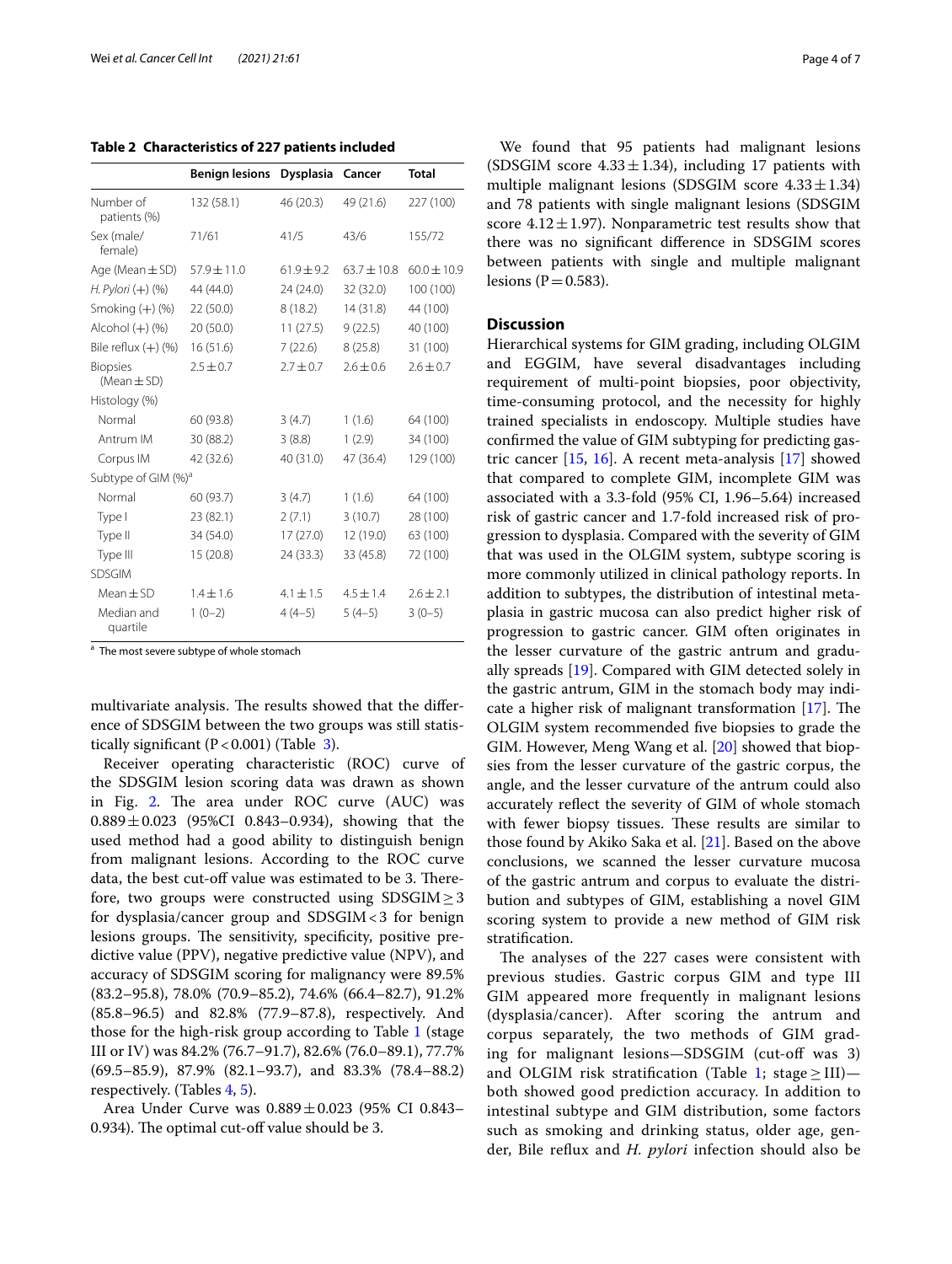

<span id="page-4-1"></span><span id="page-4-0"></span>

|  | Table 3 Univariate and Multivariate analysis of related factors between benign and malignant (Dysplasia/Cancer) group |  |  |  |
|--|-----------------------------------------------------------------------------------------------------------------------|--|--|--|
|--|-----------------------------------------------------------------------------------------------------------------------|--|--|--|

|                        | Benign group    | Malignant group | P value             |                                 |  |
|------------------------|-----------------|-----------------|---------------------|---------------------------------|--|
|                        |                 |                 | Univariate analysis | <b>Multivariate</b><br>analysis |  |
| Number of patients (%) | 132 (58.1)      | 95 (41.9)       |                     |                                 |  |
| Sex (male/female)      | 71/61           | 84/11           | < 0.001             | < 0.001                         |  |
| Age (Mean $\pm$ SD)    | $57.9 \pm 11.0$ | $62.8 \pm 10.0$ | 0.001               | 0.130                           |  |
| $H.$ Pylori $(+)$ (%)  | 44 (44.0)       | 56 (56.0)       | < 0.001             | < 0.001                         |  |
| Smoking $(+)$ (%)      | 22(50.0)        | 22(50.0)        | 0.222               | $\equiv$                        |  |
| Alcohol $(+)$ $(\%)$   | 20(50.0)        | 20(50.0)        | 0.250               | $\overline{\phantom{0}}$        |  |
| Bile reflux $(+)$ (%)  | 16(51.6)        | 15 (48.4)       | 0.427               | $\overline{\phantom{0}}$        |  |
| <b>SDSGIM</b>          |                 |                 | < 0.001             | < 0.001                         |  |
| $Mean \pm SD$          | $1.4 \pm 1.6$   | $4.3 \pm 1.5$   |                     | $\overline{\phantom{0}}$        |  |
| Median and quartile    | $1(0-2)$        | $5(4-5)$        |                     |                                 |  |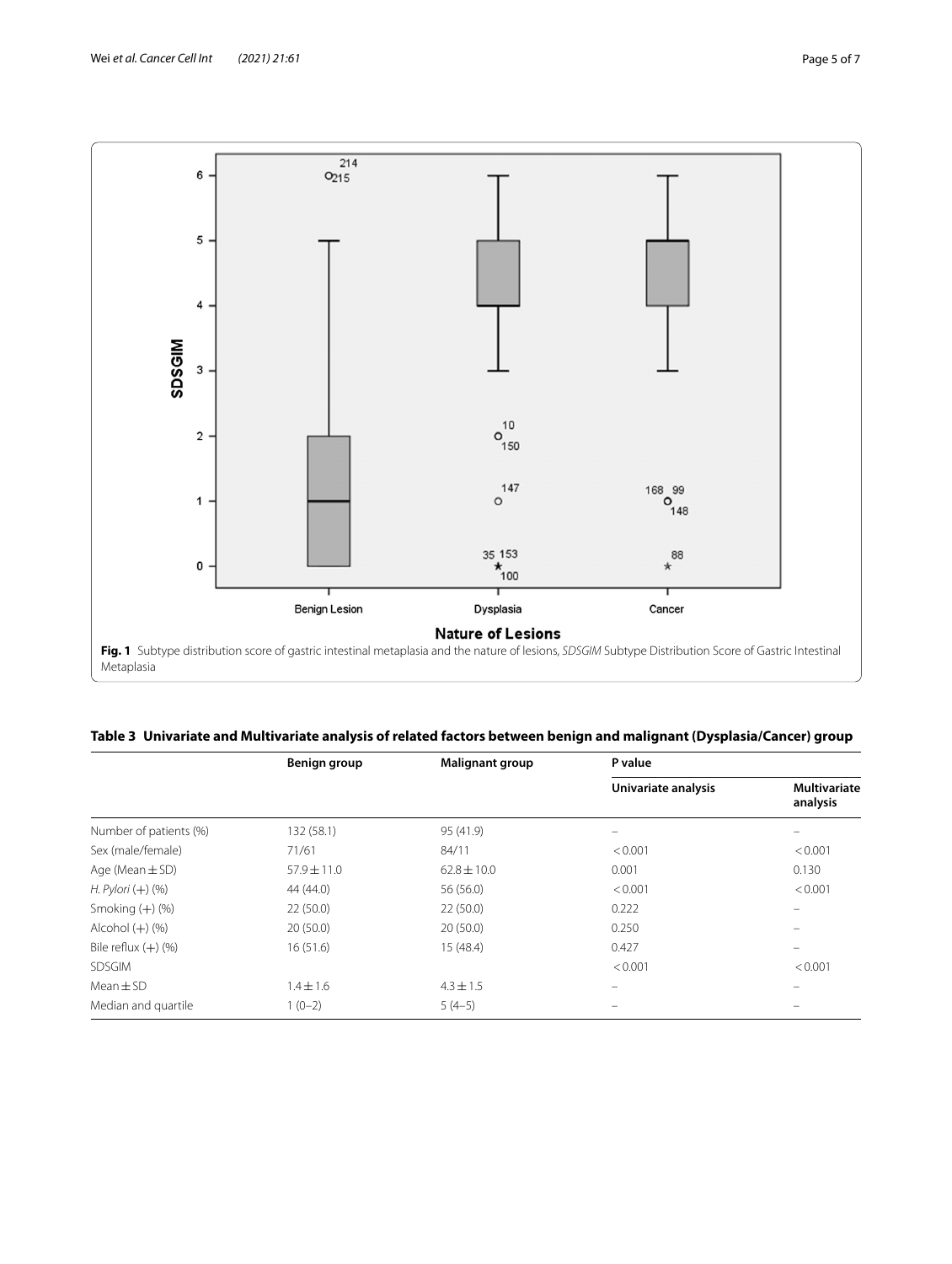

<span id="page-5-1"></span><span id="page-5-0"></span>**Table 4 The correlation between two methods of grading GIM and the pathology results (n)**

| Pathology results SDSGIM <sup>a</sup>                              |                    |             | Classification<br>according to Table 1 <sup>b</sup> |             |
|--------------------------------------------------------------------|--------------------|-------------|-----------------------------------------------------|-------------|
|                                                                    | High-risk Low-risk |             | High-risk Low-risk                                  |             |
| Dysplasia/Cancer                                                   | 85 (41.9%)         | $10(4.4\%)$ | 80 (35.2%)                                          | 15 (6.6%)   |
| Benign lesions                                                     | 29 (12.8%)         | 103 (45.4%) | 23 (10.1%)                                          | 109 (48.0%) |
| SDSGIM Subtype Distribution Score of Gastric Intestinal Metaplasia |                    |             |                                                     |             |

<sup>a</sup> High-Risk: SDSGIM≥3; Low-Risk: SDSGIM<3

<sup>b</sup> High-Risk: stage III or IV; Low-Risk: stage 0–II

considered for predicting the risk of gastric cancer. To exclude the confounding interference of these factors, a multivariate analysis was also performed. The analysis demonstrated a signifcant diference between scored benign and malignant lesions using SDSGIM method  $(P < 0.001)$ . Furthermore, we explored the predictive value of SDSGIM scoring method for multiple malignant lesions. However, SDSGIM did not demonstrate predictive ability for malignancies with multiple lesions. Gisela Brito-Gonçalves et al. [[22\]](#page-6-22) reported a trend for patients with extensive GIM (EGGIM> 4) who had a higher risk of multiple lesions. The trend was not found signifcant using multivariate analysis. Suggestively, small sample size and the contingency of biopsy may be associated with negative predictive results and/ or absence of statistical signifcance. Consequently, this conclusion requires further investigation.

This study also had some limitations. The chance of poor choice of biopsy sites may afect the scoring results, although the identifcation of GIM using NBI endoscopy [[9\]](#page-6-9) can help improving the stability of biopsy results. This study is a single-center small-sample study that decreases the power of the fndings. Moreover, the source of the study objects was only inpatients which indicates the limited representation. Accordingly, our data warrants further prospective large-scale multicenter studies which should include outpatient sources. Besides, some important factors, including BMI and family history of cancer were not included in the analysis due to incomplete date, although some other confounding factors were included and analyzed using multivariate method. And this study could not compare the results of novel SDSGIM with OLGIM for lack of related date (OLGIM result) as a retrospective study. Finally, the rationality of the risk stratifcation OLGIM method (Table [1](#page-2-0)) requires further verifcation.

<span id="page-5-2"></span>

| Table 5 Predictive ability of two methods of grading GIM for malignant lesions (95%CI) |  |
|----------------------------------------------------------------------------------------|--|
|----------------------------------------------------------------------------------------|--|

|                         | Sensitivity       | Specificity       | PPV               | <b>NPV</b>        | Accuracy          |
|-------------------------|-------------------|-------------------|-------------------|-------------------|-------------------|
| <b>SDSGIM</b>           | 89.5% (83.2–95.8) | 78.0% (70.9–85.2) | 74.6% (66.4–82.7) | 91.2% (85.8–96.5) | 82.8% (77.9–87.8) |
| Table 1. Classification | 84.2% (76.7–91.7) | 82.6% (76.0–89.1) | 77.7% (69.5–85.9) | 87.9% (82.1–93.7) | 83.3% (78.4-88.2) |

*SDSGIM* Subtype Distribution Score of Gastric Intestinal Metaplasia, *PPV* positive predictive value, *NPV* negative predictive value